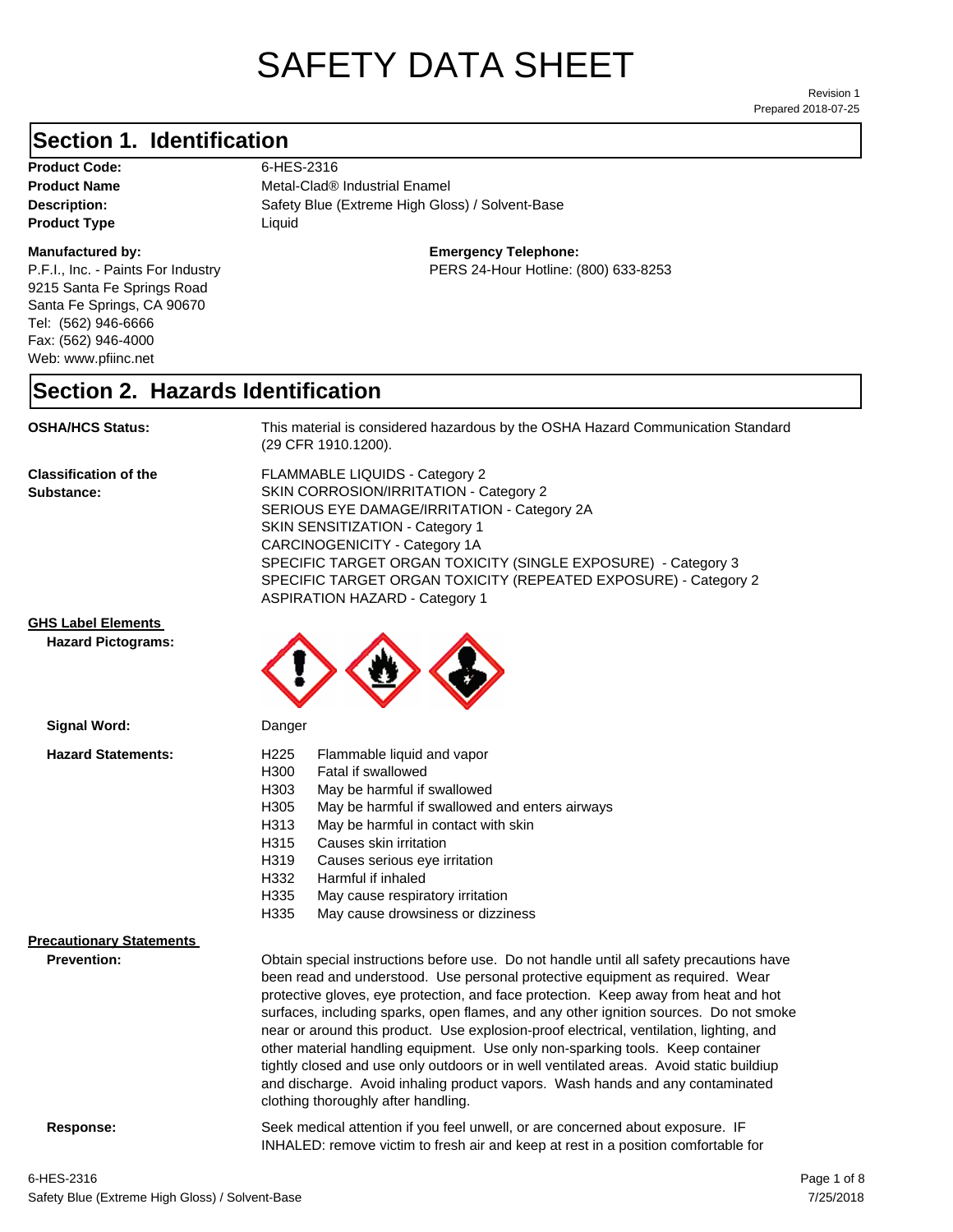| <b>Storage &amp; Disposal:</b>              | breathing. IF SWALLOWED: contact a poison control center or physician immediately.<br>Do not induce vomiting. IN CASE OF SKIN OR HAIR CONTACT: remove all<br>contaminated clothing, and wash skin with soap and water. If irritation or rash occurs,<br>get medical attention. IF IN EYES: rinse with copious amounts of water for several<br>minutes. Remove contact lenses, if present and easy to do so. If eye irritation persists,<br>seek medical attention.<br>Store in a locked and secure environment. Store in a cool, well ventilated area away<br>from direct sunlight and heat. Dispose of contents and container in accordance with all<br>local, regional, state, and federal regulations.                                                                                                                                                                                                                                                                                                                |
|---------------------------------------------|--------------------------------------------------------------------------------------------------------------------------------------------------------------------------------------------------------------------------------------------------------------------------------------------------------------------------------------------------------------------------------------------------------------------------------------------------------------------------------------------------------------------------------------------------------------------------------------------------------------------------------------------------------------------------------------------------------------------------------------------------------------------------------------------------------------------------------------------------------------------------------------------------------------------------------------------------------------------------------------------------------------------------|
| <b>Supplemental Label</b><br>Elements:      | Ensure adequate ventilation at all times when using this product and when sanding the<br>dried film. Wear an appropriate, NIOSH approved particulate respirator. Follow all<br>respirator manufacturer's directions for proper use. Abrading or sanding this product's<br>dried film may release crystalline silica which has been shown to cause lung damage<br>and may cause cancer following long term exposure. Rags, sandpaper, steel wool,<br>and other abrading materials or waste containing this product may spontaneously<br>combust when improperly disposed of. Product contains solvents which can cause<br>permanent brain and nervous system damage. Intentional misuse by concentrating<br>and inhaling the contents of this product can be harmful or fatal. Do not transfer<br>contents to another container.<br>PROPOSITION 65 WARNING: this product contains chemicals known to the State of<br>California to cause cancer and birth defects or other reproductive harm.<br>FOR INDUSTRIAL USE ONLY. |
| <b>Hazards not otherwise</b><br>classified: | None known.                                                                                                                                                                                                                                                                                                                                                                                                                                                                                                                                                                                                                                                                                                                                                                                                                                                                                                                                                                                                              |

## **Section 3. Composition/Information on Ingredients**

| Chemical Name / CAS No                                                              |
|-------------------------------------------------------------------------------------|
| Calcium Carbonate<br>1317-65-3<br>10 to 20%                                         |
| <b>Regular Mineral Spirits</b><br>64741-41-9<br>10 to 20%<br>Vapor Pressure: 2 mmHg |
| Naphtha<br>64742-89-8<br>5 to 10%<br>Vapor Pressure: 12 mmHg                        |
| Xylene<br>1330-20-7<br>1 to 5%<br>Vapor Pressure: 1.06 kPa                          |
| <b>Titanium Dioxide</b><br>13463-67-7<br>1 to 5%                                    |
| <b>Mineral Spirits</b><br>8052-41-3<br>1 to 5%<br>Vapor Pressure: 2 mmHg            |
| Acetone<br>67-64-1<br>1 to 5%<br>Vapor Pressure: 30.796 kPA                         |

#### **Section 4. First Aid Measures**

#### **Description of First Aid Measures**

Eye Contact: **IMMED** Immediately flush eyes with copious amounts of water. Remove any contact lenses.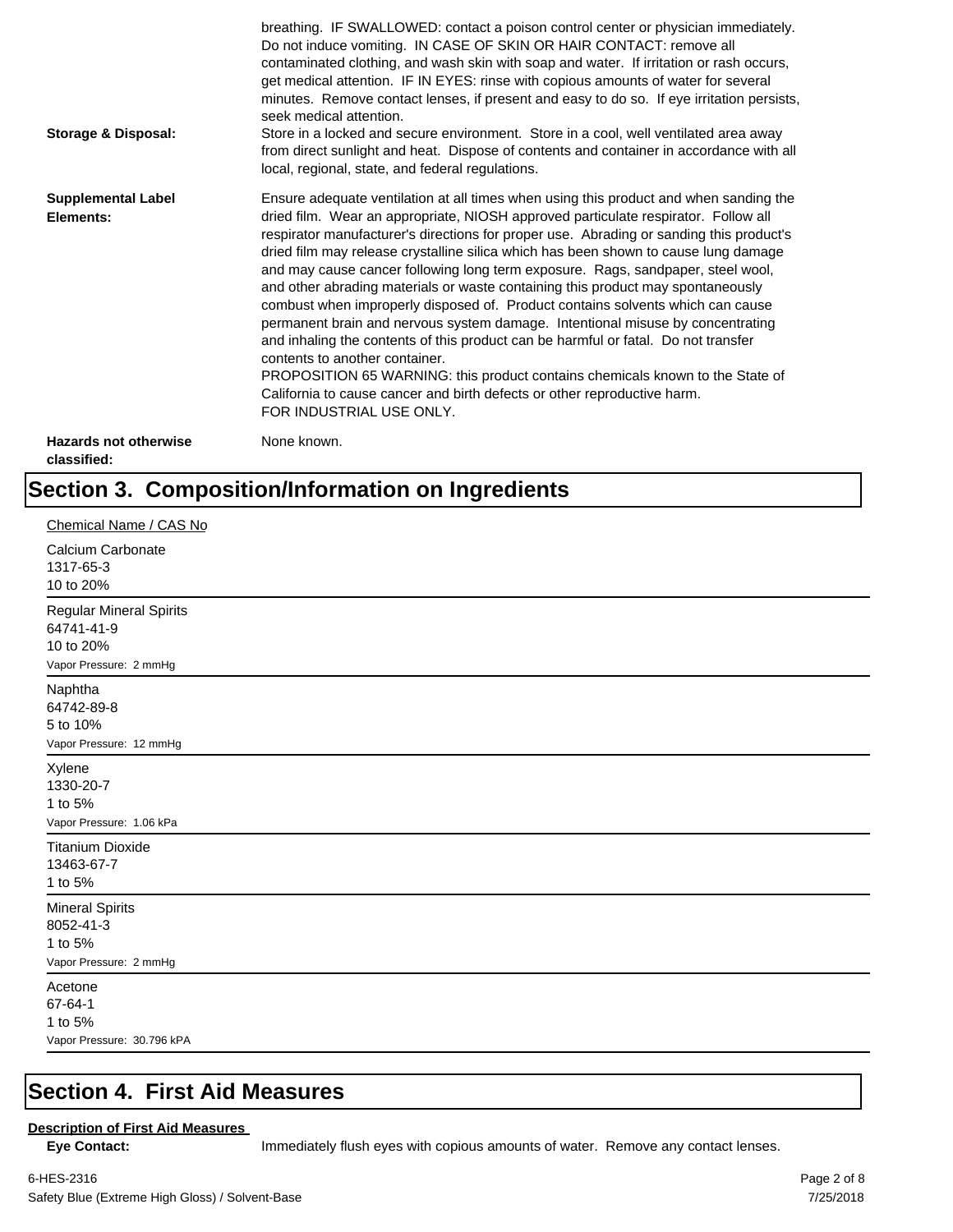| Inhalation:                                  | Rinse for at least 10 minutes. Get medical attention.<br>Remove victim to fresh air and maintain in a rest position comfortable for breathing. If<br>fumes are still present, all rescuers should wear appropriate respirators. If victim<br>exhibits irregular breathing, trained personnel should provide artificial respiration or<br>oxygen. Mouth-to-mouth resuscitation may be dangerous. If necessary, contact a<br>poison control center or physician immediately. If victim is unconscious, place in a<br>recovery position and seek medical help immediately. Maintain an open airway for the<br>victim.                                                                                                                                                                                                                    |
|----------------------------------------------|---------------------------------------------------------------------------------------------------------------------------------------------------------------------------------------------------------------------------------------------------------------------------------------------------------------------------------------------------------------------------------------------------------------------------------------------------------------------------------------------------------------------------------------------------------------------------------------------------------------------------------------------------------------------------------------------------------------------------------------------------------------------------------------------------------------------------------------|
| <b>Skin Contact:</b>                         | Wash affected areas with soap and water. Remove contaminated clothing and shoes.<br>Continue to rinse the affected area for at least ten minutes. Get medical attention if<br>discomfort continues. Avoid further exposure in the event of any symptoms or<br>complaints.                                                                                                                                                                                                                                                                                                                                                                                                                                                                                                                                                             |
| Ingestion:                                   | If product is ingested, contact a poison control center or a physician immediately. Do<br>not induce vomitting. Rinse mouth with water and remove dentures, if any. Remove<br>victim to fresh air and keep at rest in a comfortable position to facilitate breathing. If<br>the victim is conscious and the product has been swallowed, provide small quantities of<br>water to drink. Cease if the victim feels sick, as vomitting may be dangerous.<br>Aspiration hazard if swallowed. This product can enter the lungs and cause damage.<br>If vomitting occurs, the head should be kept low so that vomit does not enter the lungs.<br>Never administer anything by mouth to an unconscious person. If unconscious, place<br>in a recovery position while medical attention is sought. Maintain an open airway for<br>the victim. |
| <b>Potential Acute Health Effects</b>        |                                                                                                                                                                                                                                                                                                                                                                                                                                                                                                                                                                                                                                                                                                                                                                                                                                       |
| <b>Eye Contact:</b>                          | Causes serious eye irritation.                                                                                                                                                                                                                                                                                                                                                                                                                                                                                                                                                                                                                                                                                                                                                                                                        |
| Inhalation:                                  | Can cause central nervous system depression. May cause drowsiness and dizziness<br>as well as respiratory irritation.                                                                                                                                                                                                                                                                                                                                                                                                                                                                                                                                                                                                                                                                                                                 |
| <b>Skin Contact:</b>                         | Causes skin irritation. May cause an allergic skin reaction.                                                                                                                                                                                                                                                                                                                                                                                                                                                                                                                                                                                                                                                                                                                                                                          |
| Ingestion:                                   | Can cause central nervous system depression. May be fatal if swallowed and allowed<br>to enter airways. Irritating to mouth, throat and stomach.                                                                                                                                                                                                                                                                                                                                                                                                                                                                                                                                                                                                                                                                                      |
| Over-Exposure Signs & Symptoms               |                                                                                                                                                                                                                                                                                                                                                                                                                                                                                                                                                                                                                                                                                                                                                                                                                                       |
| <b>Eye Contact:</b>                          | Adverse symptoms may include: pain or irritation, watering, redness.                                                                                                                                                                                                                                                                                                                                                                                                                                                                                                                                                                                                                                                                                                                                                                  |
| Inhalation:                                  | Adverse symptoms may include: respiratory tract irritation, coughing, nausea or<br>vomiting, headache, drowsiness or fatigue, dizziness or vertigo, unconsciousness.                                                                                                                                                                                                                                                                                                                                                                                                                                                                                                                                                                                                                                                                  |
| <b>Skin Contact:</b>                         | Adverse symptoms may include: irritation, redness.                                                                                                                                                                                                                                                                                                                                                                                                                                                                                                                                                                                                                                                                                                                                                                                    |
| Ingestion:                                   | Adverse symptoms may include: nausea, vomiting.                                                                                                                                                                                                                                                                                                                                                                                                                                                                                                                                                                                                                                                                                                                                                                                       |
|                                              | Indication of immediate medical attention and special treatment needed                                                                                                                                                                                                                                                                                                                                                                                                                                                                                                                                                                                                                                                                                                                                                                |
| <b>Notes to Physician:</b>                   | Treat symptomatically. Contact poison treatment specialists if large quantities have<br>been ingested or inhaled.                                                                                                                                                                                                                                                                                                                                                                                                                                                                                                                                                                                                                                                                                                                     |
| <b>Specific Treatments:</b>                  | None specified.                                                                                                                                                                                                                                                                                                                                                                                                                                                                                                                                                                                                                                                                                                                                                                                                                       |
| <b>Protection of First Aid</b><br>Providers: | No action should be taken involving any personal risk or without proper training. If<br>fumes are still present, rescuers should wear appropriate respirators or a self<br>contained breathing apparatus. Mouth-to-mouth resuscitation may be dangerous for<br>the first aid provider. Wash all contaminated clothing with soap and water before<br>removal.                                                                                                                                                                                                                                                                                                                                                                                                                                                                          |

## **Section 5. Fire Fighting Measures**

| <u>Extinquishing Media</u> |                                                                                                                                                                                                                                                                                                                                                                                                                   |
|----------------------------|-------------------------------------------------------------------------------------------------------------------------------------------------------------------------------------------------------------------------------------------------------------------------------------------------------------------------------------------------------------------------------------------------------------------|
| <b>Suitable Media:</b>     | Dry chemical, CO2, water spray (fog), foam, dry sand.                                                                                                                                                                                                                                                                                                                                                             |
| Unsuitable Media:          | Do not use water jet.                                                                                                                                                                                                                                                                                                                                                                                             |
| <b>Specific Hazards:</b>   | The material contains flammable liquid and vapor. Closed containers may explode<br>when exposed to extreme heat as a result of buildup of steam. Vapors may form<br>explosive mixtures with air. Vapors can travel to a source of ignition and flash back.<br>Keep containers tightly closed and isolate from heat, electrical equipment, sparks, and<br>open flames. No unusual fire or explosion hazards noted. |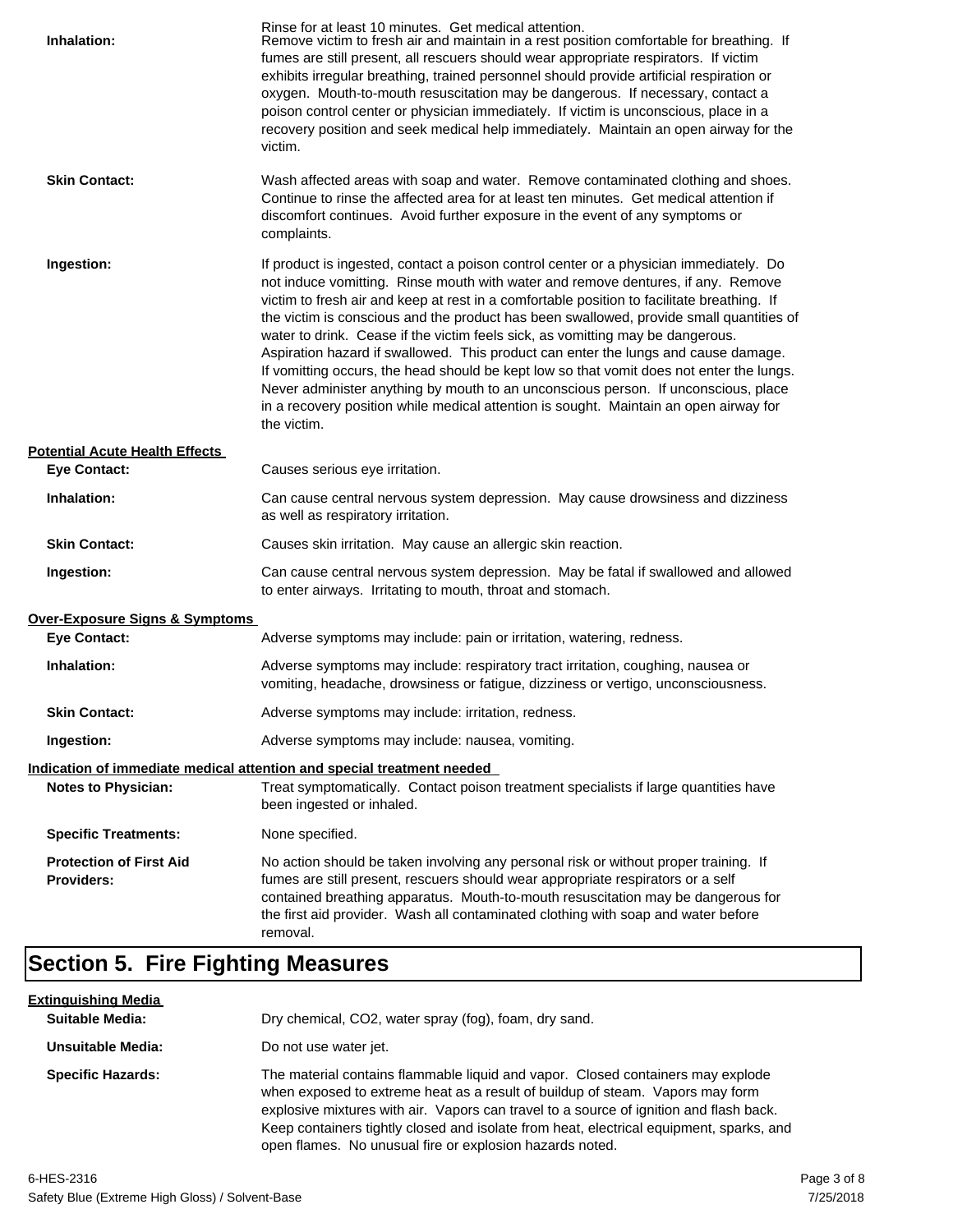Water may be used to cool closed containers to prevent pressure buildup and possible autoignition or explosion. Evacuate area and fight fire from safe distance. Containers may explode when heated. Firefighters should wear appropriate protective equipment and self-contained breathing apparatus with a full face-piece operated in positive pressure mode.

#### **Section 6. Accidental Release Measures**

| <b>Environmental Precautions:</b>                               | Avoid dispersal of spilled material and runoff from contacting soil, waterways, drains,<br>and sewers. Inform the relevant authorities if the product has caused environmental<br>pollution.                                                                                                                                                                                                                                                                                                                                                                                        |
|-----------------------------------------------------------------|-------------------------------------------------------------------------------------------------------------------------------------------------------------------------------------------------------------------------------------------------------------------------------------------------------------------------------------------------------------------------------------------------------------------------------------------------------------------------------------------------------------------------------------------------------------------------------------|
| <b>Steps to be Taken if Material</b><br>is Released or Spilled: | Contain spilled liquid with sand or earth. Do not use combustible materials such as<br>sawdust. Eliminate all ignition sources and use explosion-proof equipment. Place<br>material in a container and dispose of according to local, regional, state, and federal<br>regulations. Ventilate area and remove product with inert absorbent and non-sparking<br>tools. Do not incinerate closed containers.                                                                                                                                                                           |
| <b>Small Spills:</b>                                            | Stop leak if doing so can be done without risk. Remove containers from spill area.<br>Use non-sparking tools. Dilute with water and mop up if water-soluble. If not<br>water-soluble, absorb with inert dry material and place in appropriate waste container.<br>Dispose of via a licensed waste disposal contractor.                                                                                                                                                                                                                                                              |
| Large Spills:                                                   | Stop leak if doing so can be done without risk. Remove containers from spill area.<br>Use non-sparking tools. Approach the release from upwind. Prevent entry into<br>sewers, waterways, basements, or confined areas. Wash spillages into an effluent<br>treatment plant or proceed as follows: contain and collect spillage with inert absorbent<br>materials and place in a container for disposal according to local regulations. Dispose<br>of via a licensed waste disposal contractor. See Section 1 for emergency contact<br>information and Section 13 for waste disposal. |

#### **Section 7. Handling and Storage**

**Handling:** Wash thoroughly after handling. Eating, drinking, and smoking should be prohibited in areas where this material is handled, stored, and processed. Wash hands and face before eating or drinking. Remove contaminated clothing and launder before reuse. Use only with adequate ventilation. Follow all SDS and label precautions even after container is emptied, as it may retain product residues. Avoid breathing fumes, vapors, or mist. Avoid contact with eyes, skin, and clothing.

Storage: Store in a dry, cool, well ventilated place. Keep container tightly closed while not in use. Isolate from heat, electrical equipment, sparks, and open flame. Do not store above 120 degrees Fahrenheit. Store large quantities in buildings designed and protected for storage of NFPA Class II combustible liquids. Protect from heat, moisture, and foreign materials.

## **Section 8. Exposure Controls/Personal Protection**

| Chemical Name / CAS No<br>Calcium Carbonate<br>1317-65-3<br>10 to 20%               | <b>OSHA Exposure Limits</b><br>15 mg/m3 | <b>ACGIH Exposure Limits</b><br>$10 \text{ mg/m}$ 3 | <b>Other Exposure Limits</b> |
|-------------------------------------------------------------------------------------|-----------------------------------------|-----------------------------------------------------|------------------------------|
| <b>Regular Mineral Spirits</b><br>64741-41-9<br>10 to 20%<br>Vapor Pressure: 2 mmHg | $100$ ppm                               | 100 ppm                                             |                              |
| Naphtha<br>64742-89-8<br>5 to 10%<br>Vapor Pressure: 12 mmHg                        | 500 ppm                                 | 300 ppm                                             |                              |
| Xylene<br>1330-20-7<br>1 to 5%<br>Vapor Pressure: 1.06 kPa                          | $100$ ppm                               | $100$ ppm                                           |                              |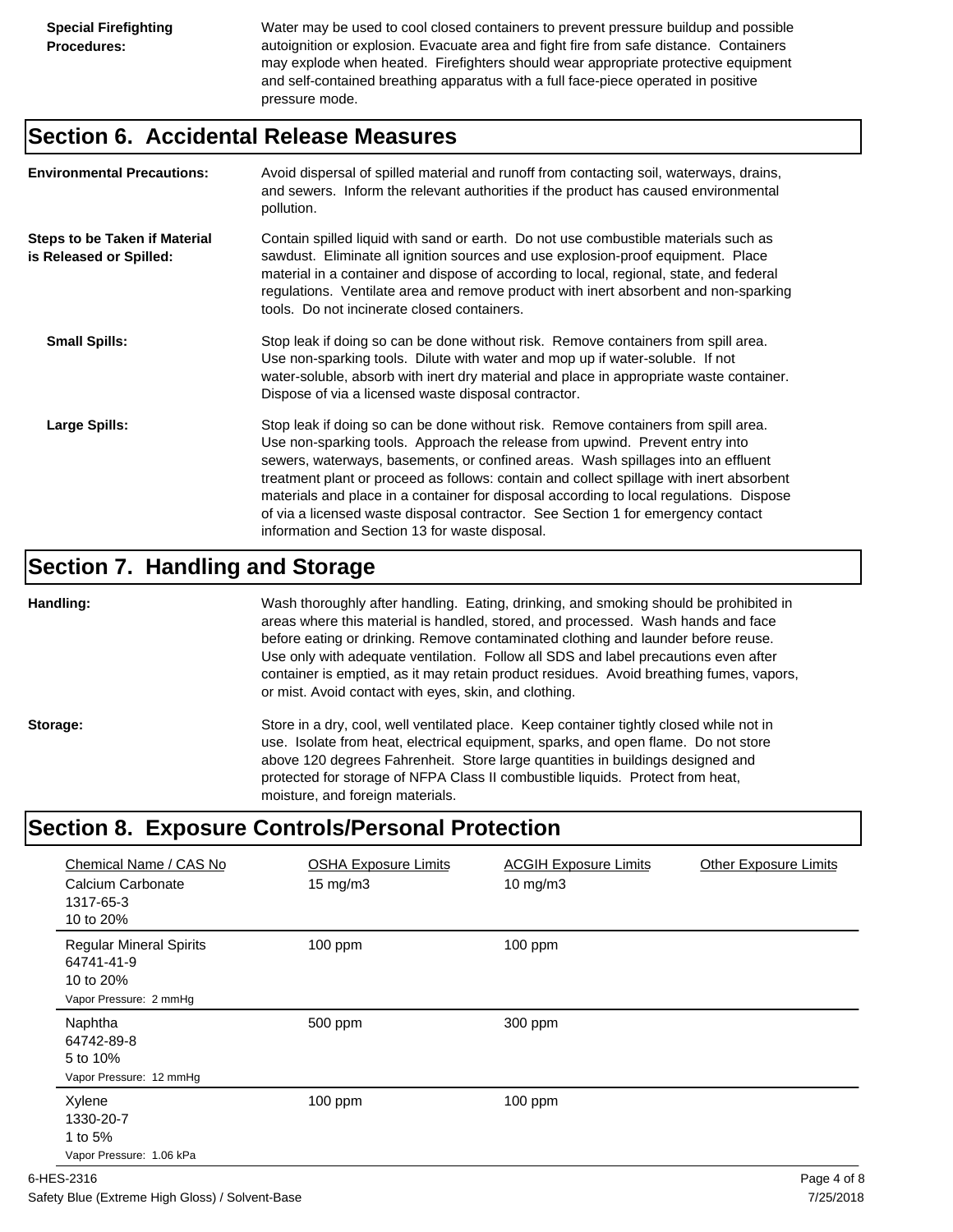| 13463-67-7<br>1 to 5%                          | <b>Titanium Dioxide</b>    | $5$ mg/m $3$                                  | 10 mg/m3                                                                                                                                                                                                                                                                                                                                                                                                                                                                                                                                                                                                                                                                                                                                                                                      |
|------------------------------------------------|----------------------------|-----------------------------------------------|-----------------------------------------------------------------------------------------------------------------------------------------------------------------------------------------------------------------------------------------------------------------------------------------------------------------------------------------------------------------------------------------------------------------------------------------------------------------------------------------------------------------------------------------------------------------------------------------------------------------------------------------------------------------------------------------------------------------------------------------------------------------------------------------------|
| <b>Mineral Spirits</b><br>8052-41-3<br>1 to 5% | Vapor Pressure: 2 mmHg     | 100 ppm                                       | 100 ppm                                                                                                                                                                                                                                                                                                                                                                                                                                                                                                                                                                                                                                                                                                                                                                                       |
| Acetone<br>67-64-1<br>1 to 5%                  | Vapor Pressure: 30.796 kPA | 1,000 ppm                                     | 500 ppm                                                                                                                                                                                                                                                                                                                                                                                                                                                                                                                                                                                                                                                                                                                                                                                       |
| <b>Engineering Controls:</b>                   |                            |                                               | Use process enclosures, local exhaust ventilation, or other engineering controls to<br>keep worker exposure to airborne contaminants below any recommended or statutory<br>limits. The engineering controls also need to keep gas, vapor, or dust concentrations<br>below any lower explosive limits. Use explosion-proof ventilation equipment.                                                                                                                                                                                                                                                                                                                                                                                                                                              |
| <b>Environmental Controls:</b>                 |                            |                                               | Emissions from ventilation or work process equipment should be checked to ensure<br>they comply with the requirements of environmental protection legislation. In some<br>cases, fume scrubbers, filters, and other engineering modifications to the process<br>equipment may be required to reduce emissions to acceptable levels.                                                                                                                                                                                                                                                                                                                                                                                                                                                           |
| <b>Respiratory Protection:</b>                 |                            | adequate protection.                          | Use a properly fitted, air-purifying or air-fed respirator complying with an approved<br>standard if a risk assessment indicates this is necessary. Respiratory protection<br>programs that meet OSHA 1910.134 and ANSI Z88.2 requirements must be followed<br>when workplace conditions warrant a respirator's use. A NIOSH/MSHA approved<br>respirator with an organic vapor cartridge may be permissible under circumstances<br>where airborne concentrations are expected to exceed exposure limits. Protection<br>provided by air purifying respirators is limited. Use a positive pressure, air supplied<br>respirator if there is any potential for an uncontrolled release, exposure levels are not<br>known, or in any circumstances where air purifying respirators may not provide |
| <b>Skin Protection:</b>                        |                            | used.                                         | Use impervious, chemical resistant gloves to prevent prolonged skin contact and<br>absorption of material through the skin. Nitrile or neoprene gloves may afford<br>adequate protection. Personal protective equipment for the body should be selected<br>based on the task being performed and the risks involved, and should be approved by<br>a specialist before handling this product. Where there is a risk of ignition from static<br>electricity, wear anti-static protective clothing. For best protection, the clothing should<br>include anti-static boots, gloves, and overalls. Appropriate footwear should always be                                                                                                                                                           |
| <b>Eye Protection:</b>                         |                            | times to protect against splashes of liquids. | Safety eyewear, such as splash goggles or a full face shield, should be worn at all                                                                                                                                                                                                                                                                                                                                                                                                                                                                                                                                                                                                                                                                                                           |
| <b>Hygienic Measures:</b>                      |                            |                                               | Wash thoroughly with soap and water before eating, drinking, or smoking. Remove<br>contaminated clothing immediately and launder before reuse.                                                                                                                                                                                                                                                                                                                                                                                                                                                                                                                                                                                                                                                |

## **Section 9. Physical and Chemical Properties**

| <b>Physical State:</b>  | Liquid            |  |
|-------------------------|-------------------|--|
| Odor:                   | Solvent odor      |  |
|                         |                   |  |
|                         |                   |  |
| Vapor Density           | Heavier than air  |  |
| Vapor Density           | 4.19              |  |
| Vapor Pressure          | 6 mmHq            |  |
| <b>Evaporation Rate</b> | Slower than ether |  |
| Boiling Range           | 56 to 157 C       |  |
| Specific Gravity (SG)   | 1.085             |  |
| Material VOC (Lb / Gal) | 2.59              |  |
| Material VOC $(q/L)$    | 310.44            |  |
| Coating VOC (Lb/Gal)    | 2.65              |  |
| Coating VOC (g/L)       | 317.65            |  |
| Flash Point:            | 32 C (90 F)       |  |
|                         |                   |  |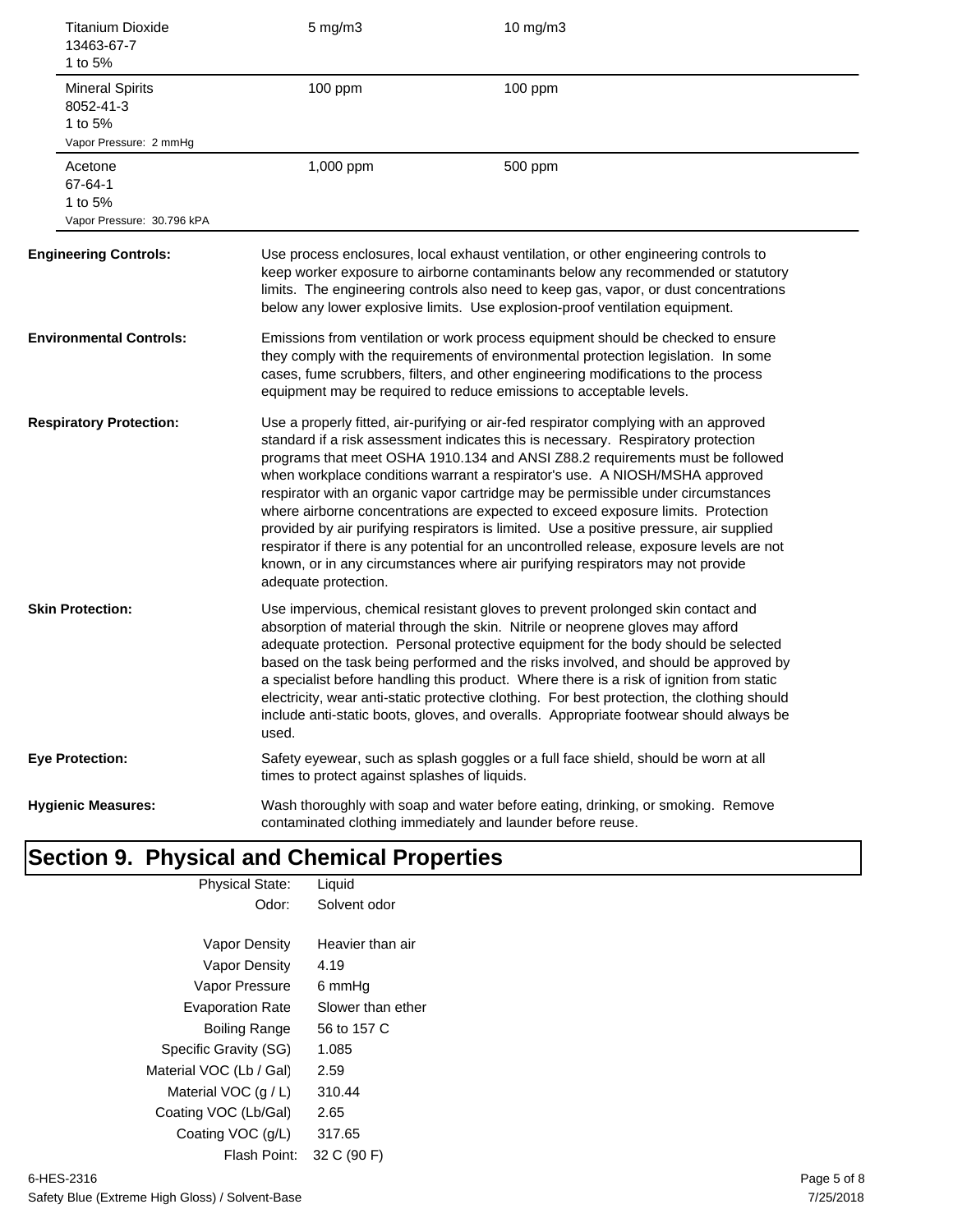Autoignition: Will not occur LEL: 1.0 % UEL: 12.8 % Partition Coefficient, Not available n-octanol/water: Auto-ignition temperature: Not available

#### **Section 10. Stability and Reactivity**

| <b>Conditions to Avoid:</b>      | Avoid temperatures above 120 degrees Fahrenheit. Avoid all possible sources of<br>ignition. Do not pressurize, cut, weld, braze, drill, or expose containers to heat. Do not<br>allow vapor to accumulate in low or confined areas. Avoid contact with strong acid and<br>strong bases. |
|----------------------------------|-----------------------------------------------------------------------------------------------------------------------------------------------------------------------------------------------------------------------------------------------------------------------------------------|
| Incompatibility:                 | Incompatible with strong oxidizing agents.                                                                                                                                                                                                                                              |
| <b>Hazardous Decomposition:</b>  | By open flame, carbon monoxide and carbon dioxide. When heated to decomposition,<br>product emits acrid smoke and irritating fumes. Contains solvents which may form<br>carbon monoxide, carbon dioxide, and formaldehyde.                                                              |
| <b>Hazardous Polymerization:</b> | Will not occur under normal conditions.                                                                                                                                                                                                                                                 |
| Stability:                       | The product is stable.                                                                                                                                                                                                                                                                  |

## **Section 11. Toxicological Information**

| <b>Effects of Over-Exposure</b> |                                                                                                                                                                                                                                                                                                                                                                                                                                                                                                                                                                                                                                                                                                                                                                                                                                                                                                                                                                                                                                                                                                                                                                                                                                                                                                                                                                                                                                                                                                                                                                                                                                                                            |
|---------------------------------|----------------------------------------------------------------------------------------------------------------------------------------------------------------------------------------------------------------------------------------------------------------------------------------------------------------------------------------------------------------------------------------------------------------------------------------------------------------------------------------------------------------------------------------------------------------------------------------------------------------------------------------------------------------------------------------------------------------------------------------------------------------------------------------------------------------------------------------------------------------------------------------------------------------------------------------------------------------------------------------------------------------------------------------------------------------------------------------------------------------------------------------------------------------------------------------------------------------------------------------------------------------------------------------------------------------------------------------------------------------------------------------------------------------------------------------------------------------------------------------------------------------------------------------------------------------------------------------------------------------------------------------------------------------------------|
| <b>Eye Contact:</b>             | Causes serious eye irritation.                                                                                                                                                                                                                                                                                                                                                                                                                                                                                                                                                                                                                                                                                                                                                                                                                                                                                                                                                                                                                                                                                                                                                                                                                                                                                                                                                                                                                                                                                                                                                                                                                                             |
| <b>Skin Contact:</b>            | Prolonged or repeated skin contact may cause irritation. Allergic reactions are<br>possible.                                                                                                                                                                                                                                                                                                                                                                                                                                                                                                                                                                                                                                                                                                                                                                                                                                                                                                                                                                                                                                                                                                                                                                                                                                                                                                                                                                                                                                                                                                                                                                               |
| Inhalation:                     | Harmful if inhaled. High gas, vapor, mist, or dust concentrations may be harmful if<br>inhaled. Avoid breathing fumes, spray, vapors, or mist. May cause headaches and<br>dizziness. High vapor concentrations are irritating to the eyes, nose, throat, and lungs.<br>Prolonged or excessive inhalation may cause respiratory tract irritation.                                                                                                                                                                                                                                                                                                                                                                                                                                                                                                                                                                                                                                                                                                                                                                                                                                                                                                                                                                                                                                                                                                                                                                                                                                                                                                                           |
| Ingestion:                      | Harmful or fatal if swallowed. Aspiration hazard if swallowed; can enter lungs and<br>cause damage.                                                                                                                                                                                                                                                                                                                                                                                                                                                                                                                                                                                                                                                                                                                                                                                                                                                                                                                                                                                                                                                                                                                                                                                                                                                                                                                                                                                                                                                                                                                                                                        |
| <b>Chronic Hazards:</b>         | High concentrations may lead to central nervous system effects (drowsiness,<br>dizziness, nausea, headaches, paralysis, burred vision) and damage. Reports have<br>associated repeated and prolonged occupational overexposure to solvents with<br>permanent brain and nervous system damage. Contains carbon black pigment.<br>Chronic inflammation, lung fibrosis, and lung tumors have been observed in<br>experimental tests involving rats exposed to excessive concentrations of carbon black<br>and several insoluble dust particles for long periods of time. Tumors have not been<br>observed in other species under similar circumstances. Epidemiological studies of<br>North American workers show no evidence of clinically significant negative health<br>effects from occupational exposure to carbon black. Carbon black is listed as a Group<br>2B - Possibly Carcinogenic to Humans, by IARC and is proposed to be listed as A4 -<br>Not Classified as a Human Carcinogen by the American Conference of Governmental<br>Industrial Hygienists. Significant exposure is unlikely during typical application of this<br>product by roller or brush. Risk of overexposure depends on the duration and level of<br>exposure to dust from such processes as repeated sanding of dried surfaces, or<br>inhalation of spray mist, and the actual concentration of carbon black in the product<br>formula.<br>Product contains titanium dioxide, which is listed as a Group 2B - Possibly<br>Carcinogenic to Humans by IARC. No significant exposure to titanium dioxide is<br>anticipated while using this product, in which titanium dioxide is bound to other |
|                                 | materials including resin and other pigments, during brush or rolling application.<br>Overexposure risks depend on duration and level of exposure to dust, such as from<br>repeated sanding of this product's dried film, or inhalation of spray mist, and the actual<br>concentration of titanium dioxide in the product formula. For additional information,                                                                                                                                                                                                                                                                                                                                                                                                                                                                                                                                                                                                                                                                                                                                                                                                                                                                                                                                                                                                                                                                                                                                                                                                                                                                                                             |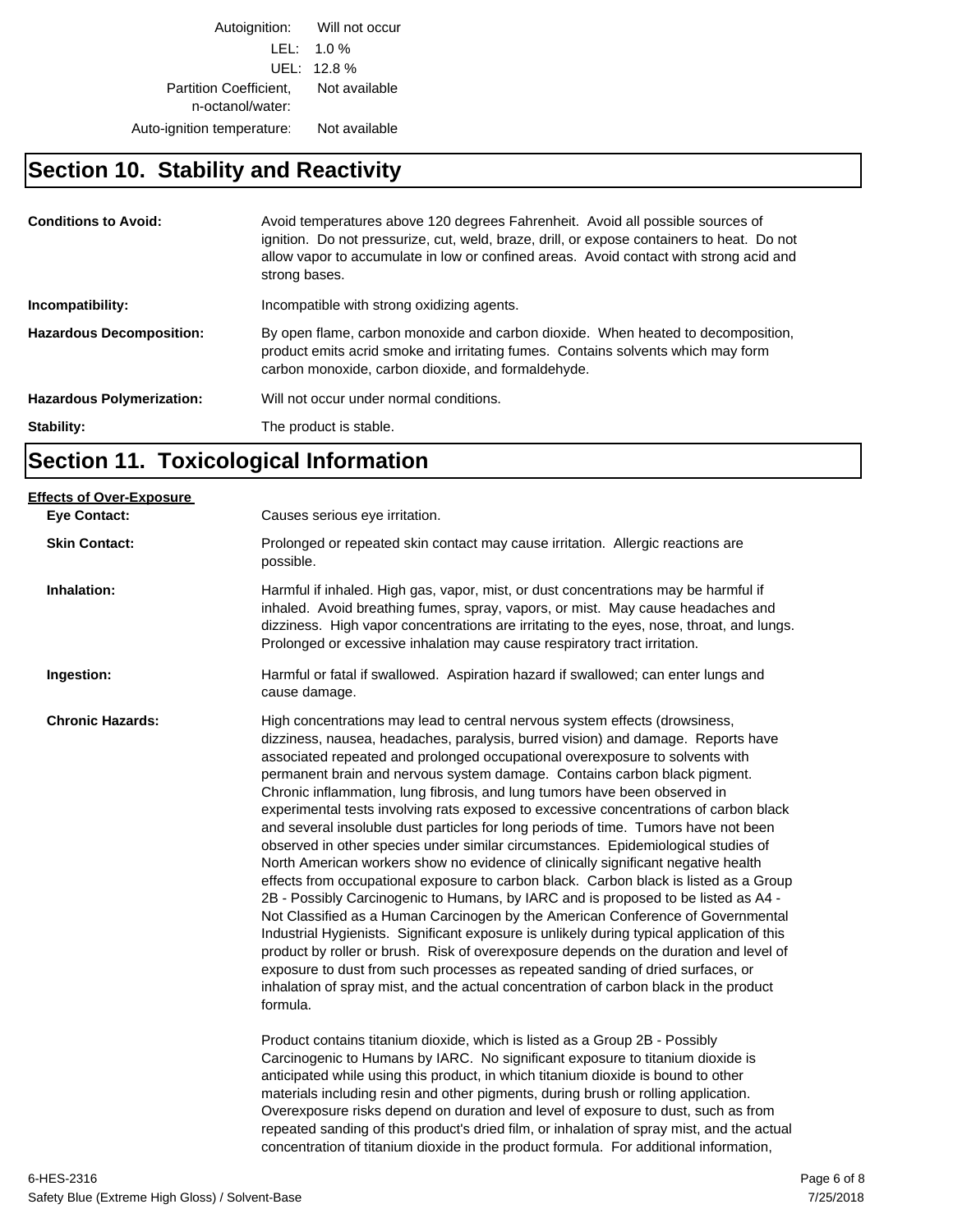refer to IARC Monograph, Volume 93, 2010. **Primary Routes of Entry:** Eye contact, ingestion, inhalation, absorption through the skin, skin contact.

Acute Toxicity Values: **Acute effects of this product have not been tested.** Available data on individual components, if any, will be listed below.

### **Section 12. Ecological Information**

**Ecological Information:** Product is a mixture of listed components.

#### **Section 13. Disposal Information**

#### **Disposal Considerations:** The generation of waste should be avoided or minimized wherever possible. Disposal of this product, solutions, and any by-products should at all times comply with relevant environmental protection regulations and waste disposal regulations, in addition to any local or regional restrictions which may be in effect. Surplus and non-recyclable products should be disposed of via a licensed waste disposal contractor. Waste should not be disposed of untreated to the sewer unless fully compliant with the requirements of all authorities with jurisdiction. Waste packaging should be recycled whenever possible. Incineration or landfill should only be considered when recycling is not feasible. Take care when handling empty containers as they may retain some residual product. Vapor from residue may create a flammable or explosive atmosphere within the used container. Do not expose empty containers to heat or sparks, and do not weld, cut, or grind used containers unless they have been thoroughly cleaned. Avoid contact of spilled material with soil, waterways, drains, and sewer systems.

### **Section 14. Transport Information**

|                          | Domestic (US DOT) | <b>International (IMDG)</b> | Air (IATA) | <b>Canada (TDG)</b> |
|--------------------------|-------------------|-----------------------------|------------|---------------------|
| <b>UN Number:</b>        | 1263              | 1263                        | 1263       | 1263                |
| <b>UN Shipping Name:</b> | Paint             | Paint                       | Paint      | Paint               |
| <b>Hazard Class:</b>     | 3                 | 3                           | 3          | 3                   |
| <b>Packing Group:</b>    | Ш                 | Ш                           |            |                     |
| <b>Limited Quantity:</b> | Yes               | Yes                         | Yes        | Yes                 |

**Special Considerations:** The presence of a shipping description for a particular mode of transport does not indicate that the product is packaged suitably for that mode of transport. All packaging should be reviewed for suitability prior to shipment, so that compliance with applicable regulations can be ensured. Compliance with all applicable regulations is the sole responsibility of the person offering the product for transport. Persons loading and unloading dangerous goods should be trained in all the risks associated with the substances at hand, and on all actions to be taken in case of an emergency situation.

#### **Section 15. Regulatory Information**

| <b>U.S. Federal Regulations</b><br><b>CERCLA - SARA Hazard</b><br>Category: | This product has been reviewed according to the EPA hazard categories promulgated by<br>Sections 311 and 312 of the Superfund Amendment and Reauthorization Act of 1986,<br>known as SARA Title III, and is considered to meet the following categories under<br>applicable conditions: |
|-----------------------------------------------------------------------------|-----------------------------------------------------------------------------------------------------------------------------------------------------------------------------------------------------------------------------------------------------------------------------------------|
| <b>SARA Section 313:</b>                                                    | Fire Hazard, Acute Health Hazard, Chronic Health Hazard<br>This product contains the following substances subject to the reporting requirements of                                                                                                                                      |
|                                                                             | Section 313 of Title III of the Superfund Amendment and Reauthorization Act of 1986 as<br>well as 40 CFR Section 372:                                                                                                                                                                   |